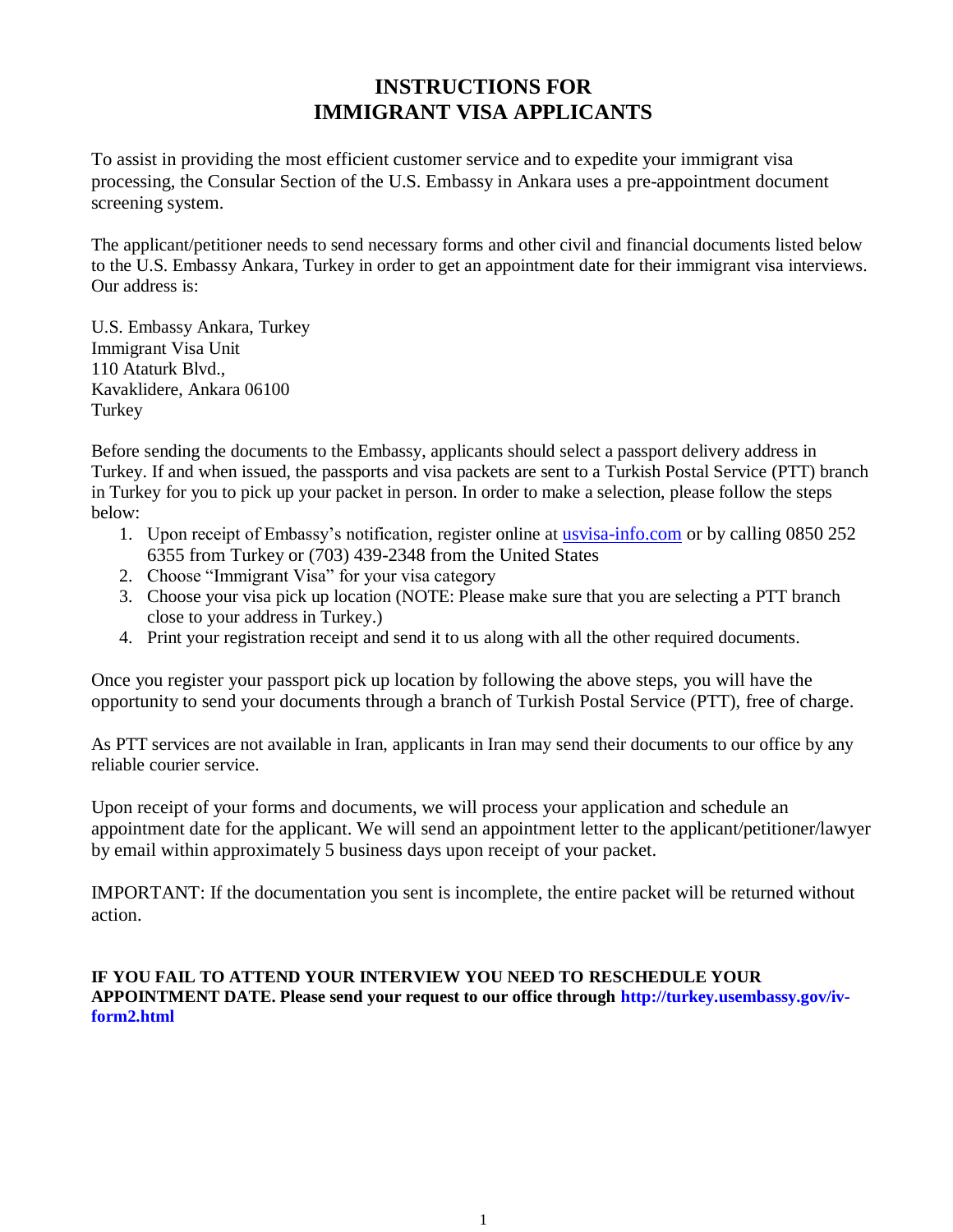#### **REQUIRED DOCUMENTS**

- **1. PHOTOCOPY OF PASSPORT**: The photocopy of the first pages of the passport including the date of the issuance and the expiration date must be provided. The beneficiary's passport must be valid for travel to the United States and must have at least eight months validity beyond the issuance date of the visa. Children may be included in a parent's passport, but, if over the age of 16, they must have their photograph attached to the passport. **Please do not send your original passport.** You must present your passport at the time of interview.
- **2. COPY OF PASSPORT PICKUP LOCATION REGISTRATION RECEIPT**: The registration can be done either online via [usvisa-info.com](https://usvisa-info.com/) or by calling 0850 252 6355 from Turkey or (703) 439-2348 from the United States.
- **3. FORMS**: DS-260 Immigrant Visa Electronic Application needs to be completed before coming to the interview. These forms are accessible on the [Consular Electronic Application Center \(CEAC\)](http://ceac.state.gov/iv/) website. **This form does not need to be printed after online submission; the electronic version will be accessible to the Consular Officer at the time of interview.** Please review the Frequently Asked Questions on DS-260 Immigrant Visa Electronic Application on U.S. Department of State's web site at [http://travel.state.gov/visa/immigrants/info/info\\_5248.html](http://travel.state.gov/visa/immigrants/info/info_5248.html) for more information. The case number and invoice number required on CEAC web site to login to the application are provided to you by NVC.
- **4. BIRTH CERTIFICATES**: The birth certificate document required from Turkish applicants is called "Nüfus Kayıt Örneği". It is obtained from any vital statistics office (Nüfus Müdürlüğü) in Turkey. Please send our office the original of this document with the wet seal of the vital statistics office and an original signature. Applicants born in a country other than their country of citizenship must present a birthcertificate from the country in which they were born along with a certified English translation. Iranian applicants are required to submit a copy and translation of their "Shenasname" and Iraqi applicants are required to submit a copy and translation of their "Hawiat Al Ahwal Al Madniya" with their original English translations. Iraqi applicants are also required to submit their National ID cards, "Shahadat Al Jinsiya Al Iraqiya" with a translation. Please do not send the originals of the Iranian and Iraqi birth certificates and ID cards to our office. Copies with original translations will be sufficient before the interview. Original documents will be required at the time of final interview.
- **5. MARRIAGE CERTIFICATE**: A full photocopy of your marriage certificate is required. If the marriage took place in a country other than Turkey or the U.S., a certified English translation of the foreign marriage certificate is also required. If your spouse is also applying for an immigrant visa as the derivative of your case, please provide another full copy and English translation of your marriage certificate.
- **6. DIVORCE DECREE OR DEATH CERTIFICATE**: If you were married previously, provide a copy of the divorce decree or death certificate to prove the dissolution of each prior marriage. You will be requested to submit the original of this document at the time of your interview. If the divorce took place in a country other than Turkey or the U.S., a certified English translation of the foreign divorce decree is also required. For divorces that took place in the U.S. or Turkey, the court-certified original divorce decrees must either have the raised seal or rubber stamps of the court and original signatures. Attorney certified copies without raised seals, rubber stamps or plain photocopies of court certified divorce decrees will not be accepted. Marriage or birth certificates on which the divorce is registered and translations of divorce documents without the originals are not accepted in lieu of a court-certified divorce decree.
- **7. MILITARY CARD: For Iranian applicants only**. If you have served in the Iranian military, please provide a copy and certified English translation of your military card. If you are exempt from the service please provide a copy and certified English translation of your military service exemption card. Originals of these documents will be required at the time of final interview.
- **8. COURT AND PRISON RECORDS**: Persons convicted of a crime must obtain a copy of each court record and any prison record, even if the beneficiary has been pardoned or granted amnesty. Originals of these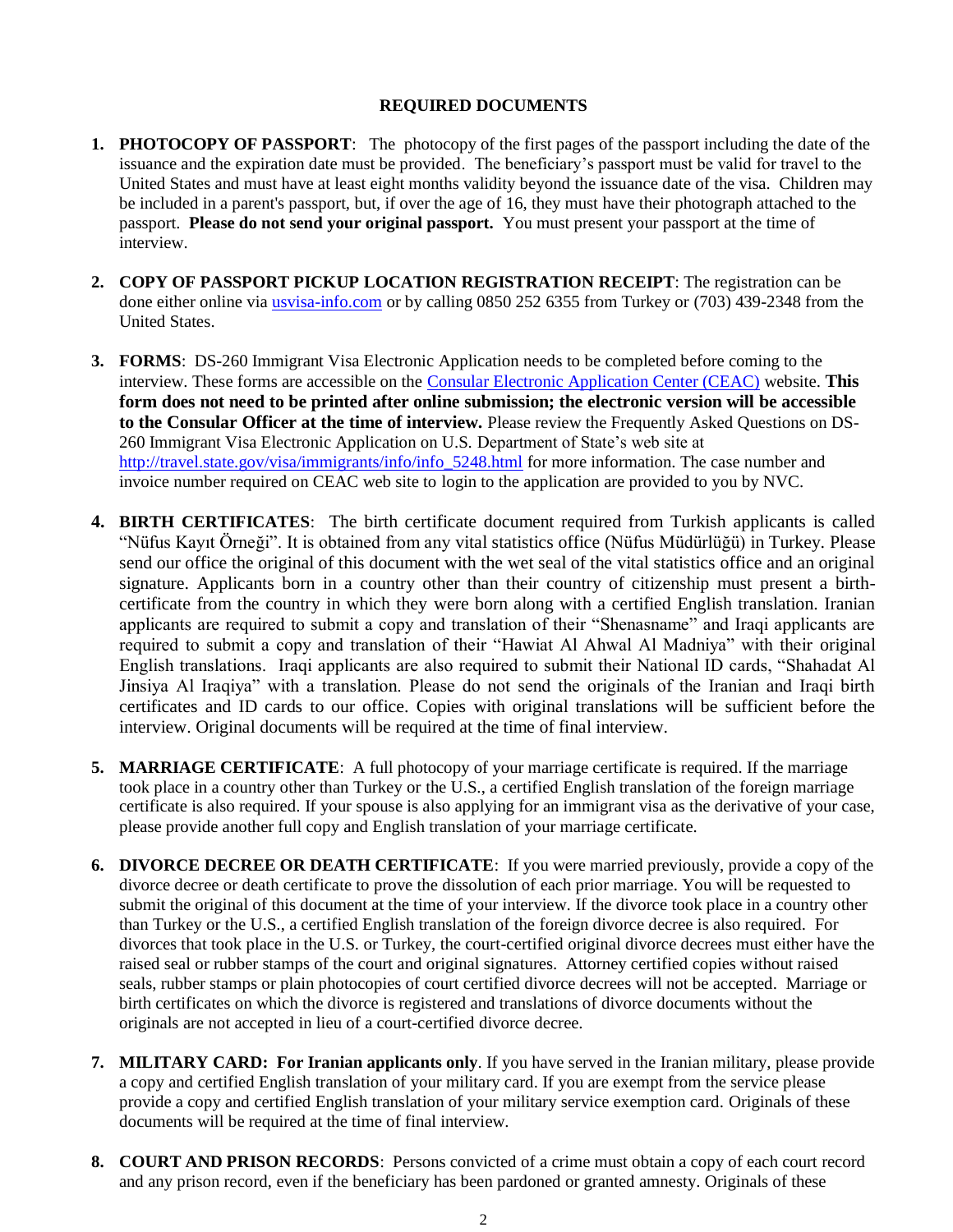documents will be required at the time of final interview. If you have a conviction, please send the copy and English translation of all the law articles referred to in your court record.

- **9. OTHER COURT DOCUMENTS:** Copies of court records regarding name changes, age ammendments, adoption and similar subjects must also be submitted. Originals of these documents should be submitted at the time of interview.
- **10. POLICE CERTIFICATE REQUIRED FOR APPLICANTS 16 YEARS AND OLDER**: Applicants are required to submit a police certificate from the country of the applicant's nationality and current residence. Police certificates are also required from all other countries where the applicant has resided for at least one year. Regardless of the length of residence, a police certificate must also be obtained from the police authorities of any place where the applicant has been arrested for any reason. Police certificates from Iran are not required. Police Certificates from Turkey are known as **"ARSIV KAYITLI ADLI SICIL KAYDI" (it is mandatory that they come with the archive records)**. Please see the following pages for more information on police certificates.
- **11. EVIDENCE OF FINANCIAL SUPPORT**: Each beneficiary must obtain a Form [I-864,](http://www.uscis.gov/files/form/i-864.pdf) Affidavit of Support from the petitioner, with the petitioner's original signature and supplementary forms: W-2 and 1040 Individual Income Tax returns for the last year, bank and other financial statements. If the petitioner does not qualify to sponsor the applicant financially, a co-sponsor must also present a signed Form [I-864,](http://www.uscis.gov/files/form/i-864.pdf) supplemental financial documents, and a copy of his/her US passport or green card. If the petitioner's tax documents are not available, the petitioner must also submit a signed statement explaining why he/she did not pay taxes to the U.S. Government during the last taxable year. Please see the following pages for more information on Affidavit of Support.
- **12. TRANSLATIONS**: All documents not in English or Turkish must be accompanied by a certified English translation. Translations from a sworn translator do not need to be notarized.
- **13. CONTACT INFORMATION**: Please fill out the contact information form provided in this packet.
- **14. PHOTOS:** Regardless of age, all U.S. Immigrant Visa applicants must present two un-retouched color photographs, approximately  $2 \times 2$  inches (5  $\times$  5 cm) in size, taken on a white background. Please read the following instructions carefully. We cannot use photographs which do not meet these requirements:

The applicant must submit two full-face photos, taken within the past six months. A full-face photo is one in which the applicant is facing the camera directly.

The face should cover about 50 percent of the area of the photo.

Photos must be taken against a white background.

Photographs should measure 2 inches square (approximately 5 centimeters square) with the head centered in the frame. The head (measured from top of the hair to the bottom of the chin) should measure between 1inch to 1 3/8 inches (25mm to 35 mm) with the eye level between 1 1/8 inch to 1 3/8 inches (28mm to 35mm) from the bottom of the photo.

The photograph must clearly identify the applicant. The applicant should be dressed in normal street attire without a hat. Uniforms and/or head coverings, which obscure the applicant's features, hair, or hairline, may not be worn. If the applicant must wear head cover, the ears and the forehead must be seen clearly.

Photos should be printed without borders. Photos taken in front of busy, patterned, or dark backgrounds will not be accepted. Instant type photographs or digital quality photographs are not acceptable. Photographs should be taken with a standard single lens reflex type camera using film, which requires standard processing. Photos that meet these requirements can be taken at any photo studio.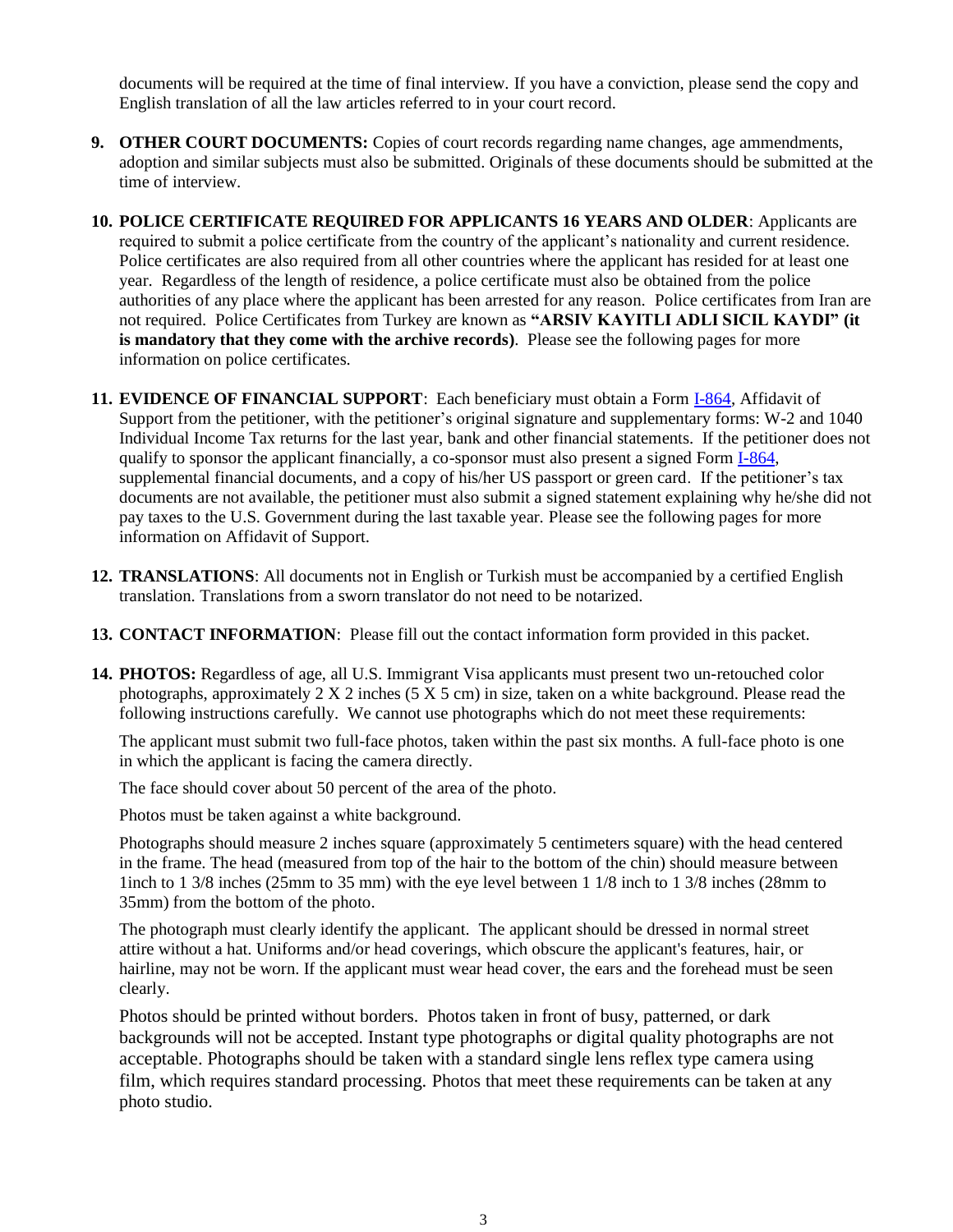**Sample IV Photo**



## **DOCUMENTS REQUIRED AT THE INTERVIEW**

- **1. PASSPORT:** Please bring your passport to the interview.
- **2. FEE:** The fee for an immigrant visa is \$230.00 per person. You will be required to pay the application fee of \$230.00 at the time of your interview. The payment may be made in cash by US dollars or by credit card to the consular cashier. Visa, MasterCard, American Express, Novus/Discover, Diners and Mastercard or Visa logoed debit cards are acceptable. Personal checks and credit card numbers provided verbally or in writing are not accepted.
- **3. PASSPORT PICKUP LOCATION REGISTRATION RECEIPT**: The registration can be done either online via [usvisa-info.com](https://usvisa-info.com/) or by calling 0850 252 6355 from Turkey or (703) 439-2348 from the United States.
- **4. MEDICAL REPORT:** Before their final immigrant visa interview, all beneficiaries (not the U.S. citizen petitioner) are required to undergo a medical examination performed by one of the medical doctors authorized by this Embassy. The beneficiary is responsible for making his/her own arrangement for the medical examination with one of the physicians listed on the attached medical information sheet. The beneficiary is also responsible for the cost of the examination. A medical examination is also required for each accompanying child. **Do not send the results of your medical examination to this office before your interview.** You will be required to submit your medical report to this office at the time of your interview. Do not bring your x-ray film to the Embassy.
- **5. PROOF OF DOMICILE:** In order to petition for your relative to come to the United States, the petitioner must have an un-relinquished residence in the United States. Please see the attached page for information on how you can prove this.
- **6. ORIGINALS:** Please submit your originals such as passport, marriage certificate, divorce decrees, court documents or Iranian military service or exemption documents to our office during your interview. Originals of obtainable documents such as the Turkish birth certificate (Nüfus Kayıt Örneği) or police certificates should be sent to our office before the interview.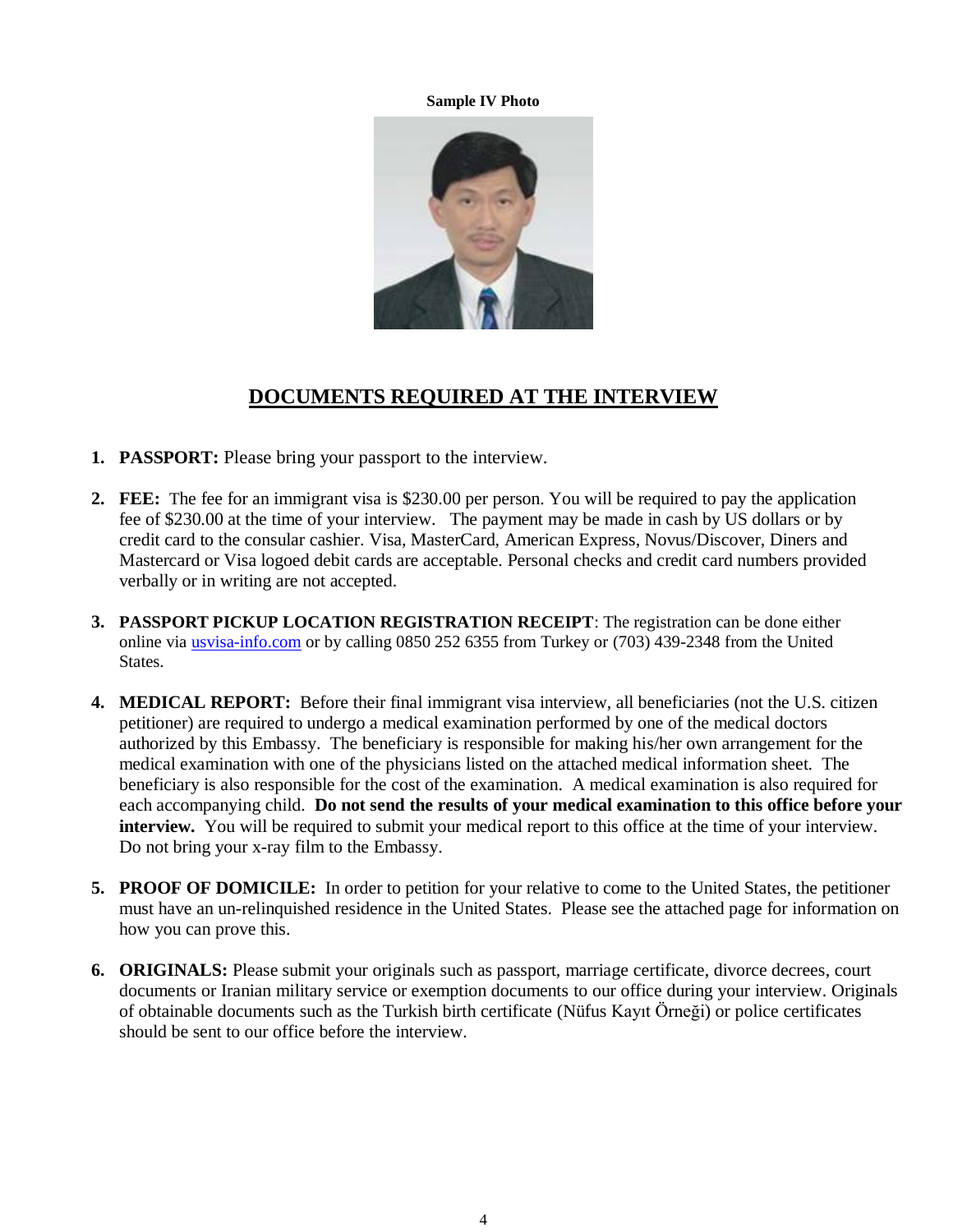#### **AFTER THE INTERVIEW**

After your personal application, if your file is complete, your visa will be issued and your passport and visa packet will be given to PTT for delivery to your passport pickup location.

Some Turkish applicants and most Iranian applicants require extensive administrative processing prior to issuance of the visa. This process can take up to 6 months or longer. No visa for these applicants can be issued until the administrative process is complete.

**If administrative processing is required**, the beneficiary may be required to return to the Embassy after the process has been completed. The Embassy will request and receive the administrative process results for the applicant from the United States. We recommend that applicants return home while they wait for the completion of the process. Once the administrative processing is completed the applicant's case number (which will be given to you at the interview) will be posted on our website. It will be your responsibility to check our website to see if your process is completed. Applicants who are not Turkish citizens will need to return to the U.S. Embassy in Ankara once their number appears on the site. After you present yourself at the Embassy, if your application is complete, your visa will be sent to PTT branch of your choice in Turkey within five working days.

While waiting for the administrative process to be complete, your medical examination may expire. In that case, you will need to renew the medical examination.

The validity of your immigrant visa will be limited with the validity of your medical report. An immigrant visa is valid for a maximum of six months from the date of issuance. Applicants must travel and apply for admission to the United States before their immigrant visas expire.

## **MOST IMPORTANT**

No assurance can be given in advance that a visa will be issued. A consular officer can make a decision only after the formal application and all documents are reviewed, and that officer has personally interviewed the applicants.

Beneficiaries should not make any travel arrangements for departure, dispose of personal property or make other life changes until the visa has been issued.

This office will make every effort to expedite the process. However should complications arise, applicants may be required to return to this office or furnish additional information.

#### **CONTACT INFORMATION:**

**Website :** [http://turkey.usembassy.gov](http://turkey.usembassy.gov/)

**Frequently Asked Questions (FAQ):** Please visit **[http://turkey.usembassy.gov/faqs\\_iv.html](http://turkey.usembassy.gov/faqs_iv.html)**

**For questions on PTT delivery:** Please visit **[https://usvisa-info.com/en-TR/selfservice/contact\\_us](https://usvisa-info.com/en-TR/selfservice/contact_us)**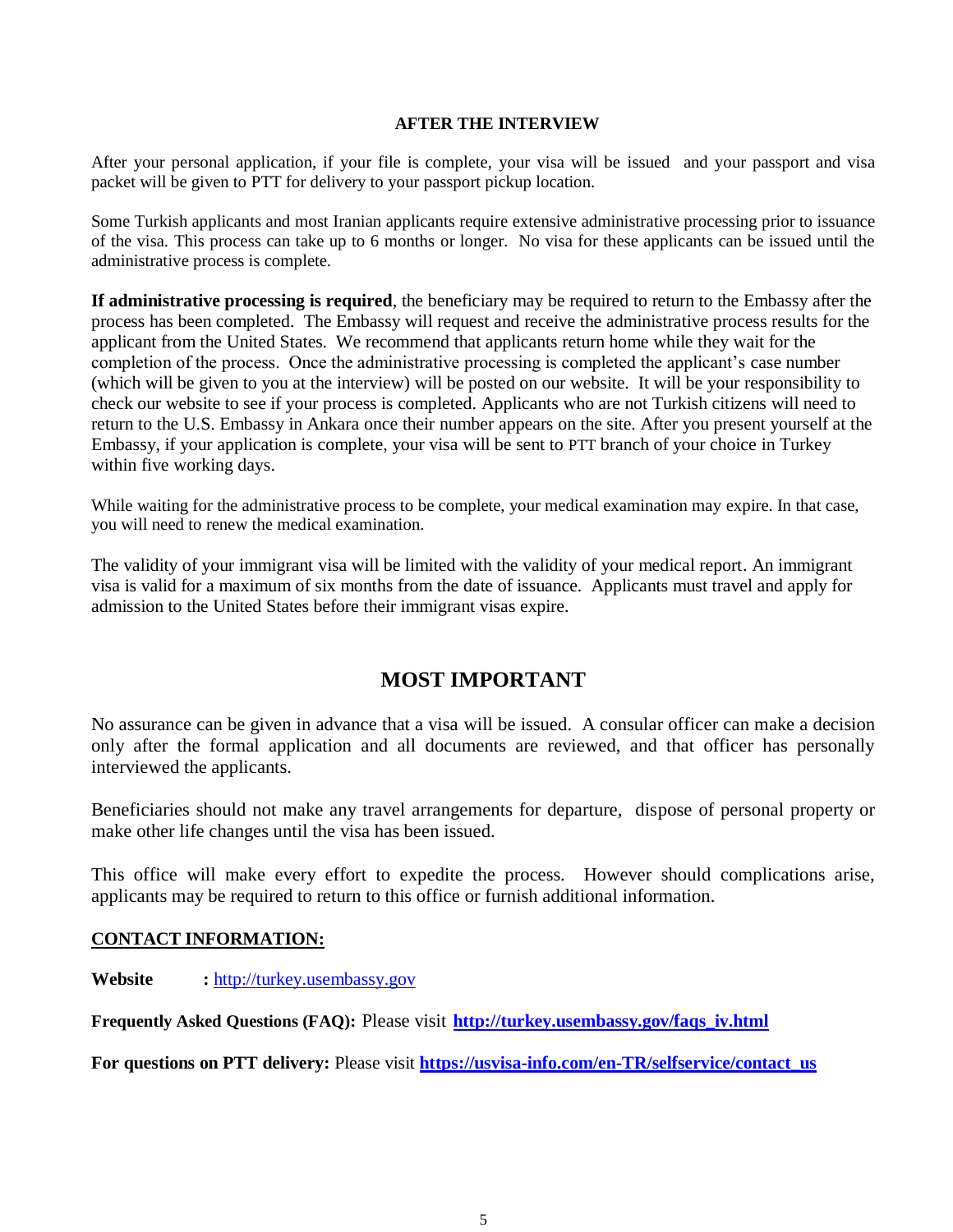# **AFFIDAVIT OF SUPPORT – FORM I-864**

#### **Overview**

The [I-864](http://www.uscis.gov/files/form/i-864.pdf) *Affidavit of Support* is a contract between a sponsor and the applicant that is required for some immigrant visas. In this contract the sponsor agrees to provide financial support for the applicant until he/she becomes an American citizen or can be credited with 40 quarters of work (usually ten years).

**The sponsor must show that he/she has income equal to or greater than 125 percent of the federal poverty guidelines for his/her household size.** The **I-864P** form lists the required income for different household sizes.

If a sponsor's income is not greater than 125% of the federal poverty guideline, then another person must offer to sponsor the beneficiary. This co-sponsor must fill out a separat[e I-864,](http://www.uscis.gov/files/form/i-864.pdf) unless the co-sponsor is a member of the sponsor's household (i.e., the co-sponsor claims the original sponsor as a dependent on his or her tax forms).

While photocopies of supporting documents are accepted, only original [I-864](http://www.uscis.gov/files/form/i-864.pdf) forms with sponsors' signatures are acceptable.

US citizens filing [I-130](http://www.uscis.gov/files/form/i-130.pdf) petitions on behalf of their biological children under the age of 18 should complete the for[m I-864W](http://www.uscis.gov/files/form/i-864w.pdf) instead of an [I-864](http://www.uscis.gov/files/form/i-864.pdf) form. Such petitioners are not required to submit supporting documents such as tax returns in addition to their [I-864W](http://www.uscis.gov/files/form/i-864w.pdf) form. Please note that this rule does not apply for US citizens filing petitions on behalf of their minor step-children. Such petitioners should complete the [I-864](http://www.uscis.gov/files/form/i-864.pdf) form and submit it along with the supporting documents.

#### **Requirements for the Sponsor**

A sponsor must be at least 18 years old and either an American citizen or a lawful permanent resident (LPR). The sponsor must also have a domicile (residence) in the United States.

#### **Supporting Documents**

A sponsor must attach to the affidavit his or her 1040 tax returns and W-2 forms for the most recent taxable year. If the sponsor claims additional assets on the [I-864,](http://www.uscis.gov/files/form/i-864.pdf) he or she must attach proof of those assets as well. NOTE: A sponsor's primary residence and/or car cannot count toward "proof of assets" since a sponsor would not be expected to sell his or her home to sponsor an immigrant.

Consular officers can only accept individual tax returns, not business tax returns, since the individual is sponsoring the applicant, not a business. If the sponsor does not have copies of his/her tax returns, he/she can submit a summary of the returns from the Internal Revenue Service (IRS).

If a sponsor files taxes jointly with his or her spouse, then the spouse must fill out form [I-864A](http://www.uscis.gov/files/form/i-864a.pdf) (Contract Between Sponsor and Household Member), which is attached to form [I-864.](http://www.uscis.gov/files/form/i-864.pdf)

Sponsors must attach tax returns for the most recent tax year to their affidavit of support. If a sponsor did not file taxes in the most recent tax year, they must attach a statement explaining why they did not file taxes.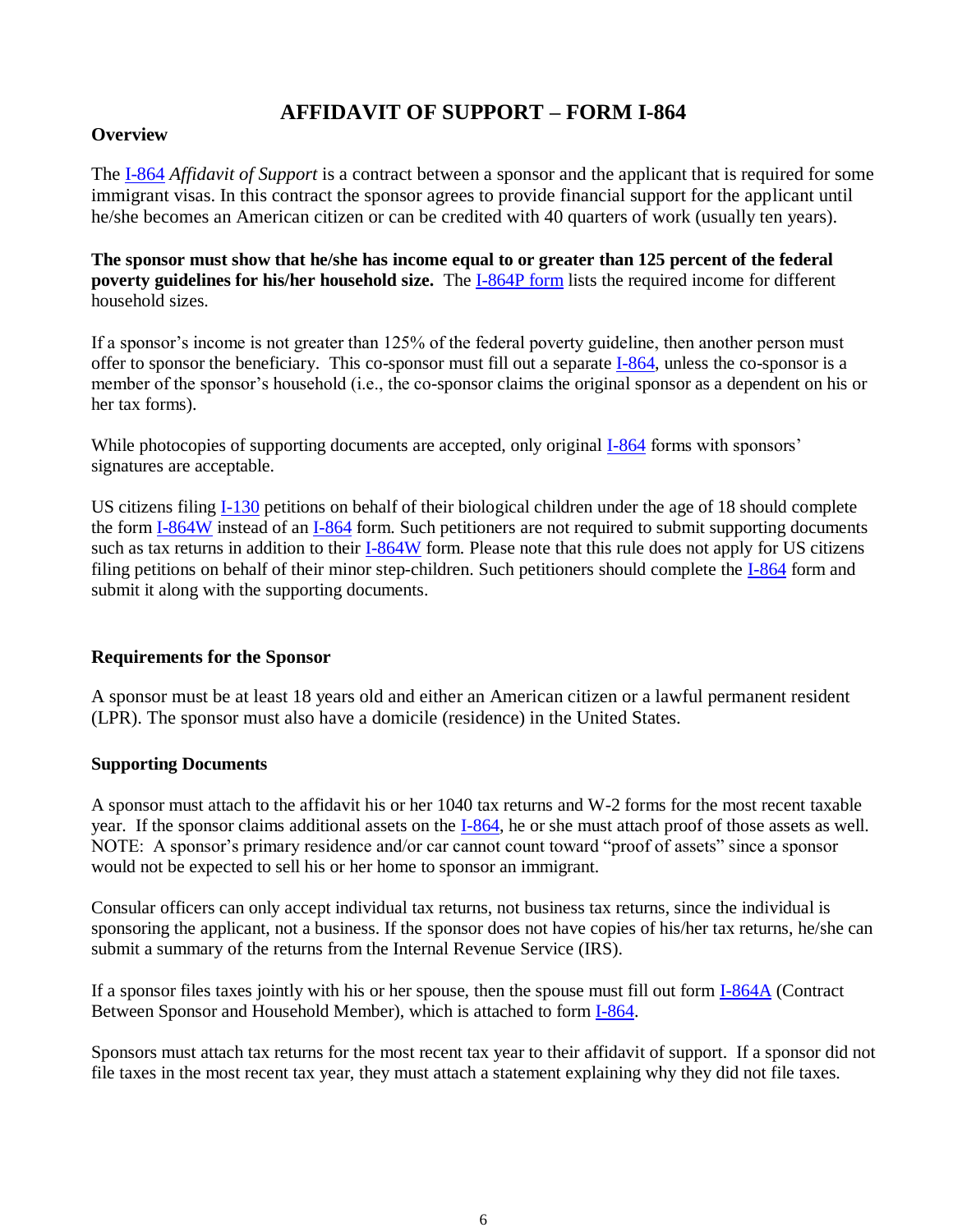#### **Accompanying family members**

Each accompanying family member must have either an original or photocopy of the [I-864](http://www.uscis.gov/files/form/i-864.pdf) Affidavit of Support (and [I-864A](http://www.uscis.gov/files/form/i-864a.pdf) if needed). Copies may be used only for dependents whose names appear on the principal applicant's original petition. Copies of supporting documents are not required for accompanying family members applying for visas together with the principal applicant.

Family members who travel later (follow-to-join) will require one complete set of the documents prepared in support of the principal applicant's [I-864.](http://www.uscis.gov/files/form/i-864.pdf) Each individual applicant must present an [I-864](http://www.uscis.gov/files/form/i-864.pdf) Affidavit of Support with original signatures.

If family members have separate visa petitions, each family member must submit a signed [I-864](http://www.uscis.gov/files/form/i-864.pdf) from the petitioner/sponsor, the joint sponsor (if required) and [I-864A](http://www.uscis.gov/files/form/i-864a.pdf) as required. Each family member must also submit a complete set of supporting documents (such as tax returns, job letters and bank statements).

### **Frequently Asked Questions:**

### **What is household size?**

Household size is determined by the number of people claimed on a sponsor's tax returns, the number of people otherwise dependent on him or her, other people a sponsor has filed an Affidavit of Support for, plus the beneficiaries of the petition. For example, if a sponsor who files taxes jointly with his wife and claims two children as dependents is sponsoring one person to immigrate to the United States, his household size is five (himself, his wife, 2 children, and beneficiary). If an unmarried sponsor claims her mother as a dependent on her tax returns, has filed an Affidavit for one other individual, and is sponsoring a family of three to immigrate, her household size is six (herself, mother, other beneficiary, and the family of three).

#### **What if I did not file income tax returns in the previous year?**

Immigration law requires the sponsor to submit income tax returns for the last income tax year immediately before the [I-864](http://www.uscis.gov/files/form/i-864.pdf) is signed if the sponsor was required to file. The Internal Revenue Service (IRS) requires Americans and lawful permanent residents who are working abroad to file income tax returns even if most or all of their overseas income is excluded from U.S. taxes.

If a sponsor was not required by law to file an income tax return, he/she should prepare a statement affirming that he/she was not required to file a tax return and give the related Internal Revenue Service (IRS) regulation. The IRS 1040 Instruction Book has information on who is not required to file income tax returns.

### **More information on the [I-864:](http://www.uscis.gov/files/form/i-864.pdf)**

Visit the Department of State web site at [http://travel.state.gov/visa/immigrants/info/info\\_3178.html](http://travel.state.gov/i864gen.html) for detailed information about the [I-864](http://www.uscis.gov/files/form/i-864.pdf) Affidavit of Support.

For most current poverty guidelines, please click on [http://www.uscis.gov/files/form/i-864p.pdf.](http://www.uscis.gov/files/form/i-864p.pdf)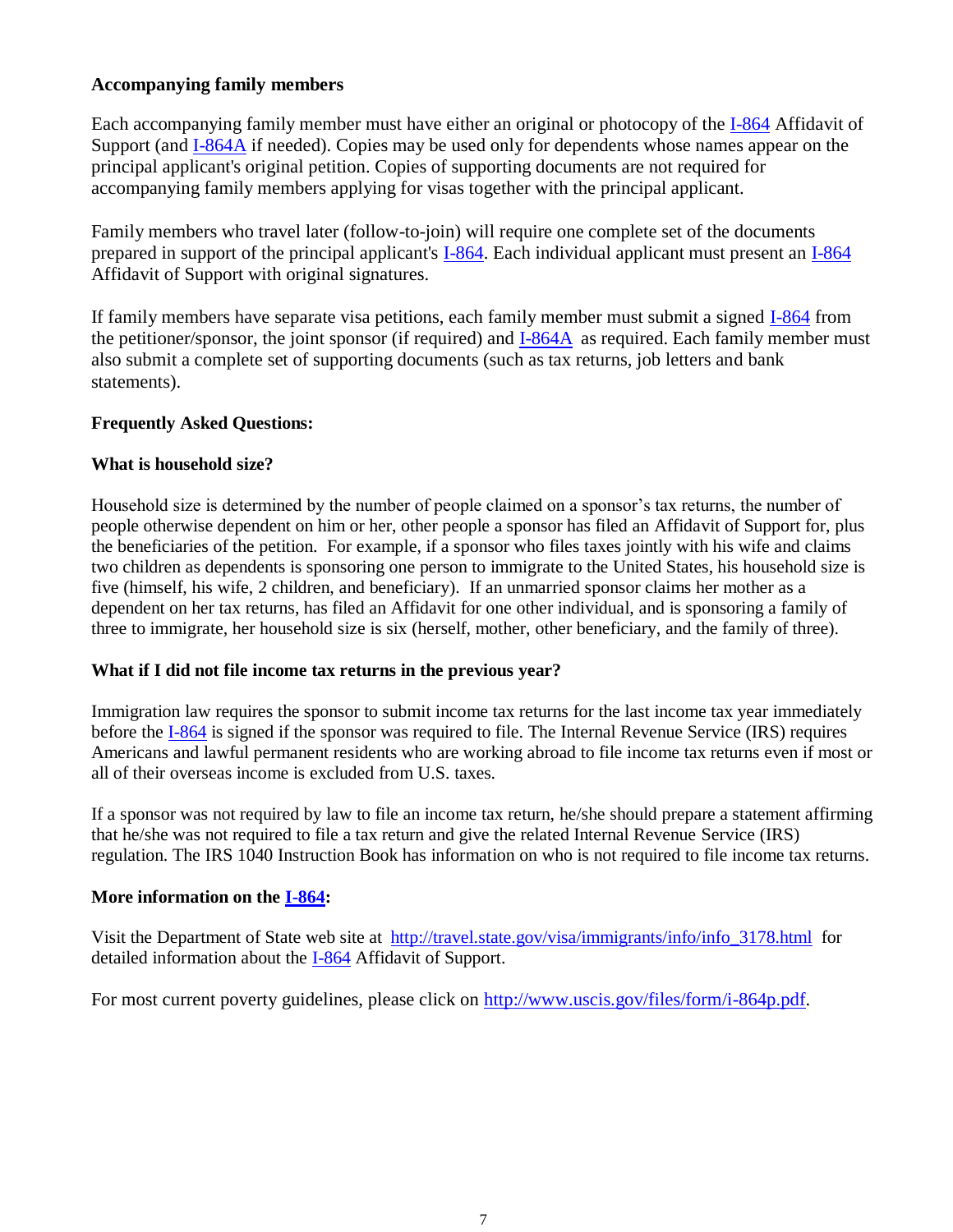## **Domicile**

The law requires that sponsors be domiciled (live) in any of the States of the United States, the District of Columbia, or any territory or possession of the United States.

Please note that Federal law prohibits a joint sponsor from sponsoring an immigrant when the petitioner does not have a domicile in the United States. The petitioner must first meet all the requirements for being a sponsor (age, domicile and citizenship) before a joint sponsor will be considered.

Domicile is a complex issue and must be determined on a case by case basis. To qualify as a sponsor, a petitioner who is residing abroad must have a principal residence in the U.S. and intend to maintain that residence for the foreseeable future. Lawful permanent resident (LPR) sponsors must show they are maintaining their LPR status.

Many U.S. citizens and lawful permanent residents reside outside the United States on a temporary basis, usually for work or family considerations. "Temporary" may cover an extended period of residence abroad. The sponsor living abroad must establish the following in order to be considered domiciled in the United States:

- He/she left the United States for a limited and not indefinite period of time,
- He/she intended to maintain a domicile in the United States, and
- He/she has evidence of continued ties to the United States.

An American citizen or LPR spouse or dependent who has maintained a residence in the U.S. and/or whose spouse/parent works in one of the categories listed below would also qualify as a sponsor.

Employment abroad that can be counted as U.S. domicile:

- Employment by the U.S. government;
- Employment by an American institution of research recognized by the Attorney General;
- Employment by an American firm or corporation engaged in whole or in part in the development of foreign trade and commerce with the United States, or a subsidiary of such a firm;
- Employment with a public international organization in which the United States participates by treaty or statute;
- Employment by a religious denomination/group having a genuine organization within the United States and is stationed abroad with that religious denomination;
- Employment as a missionary by a religious denomination/group or by an interdenominational mission organization within the United States and is stationed abroad with that religious denomination.

There may be other circumstances in which a sponsor can show that his or her presence abroad is of a temporary nature, and the sponsor has a domicile in the United States. The sponsor must satisfy the consular officer that he/she has not given up his/her domicile in the United States and established his/her domicile abroad.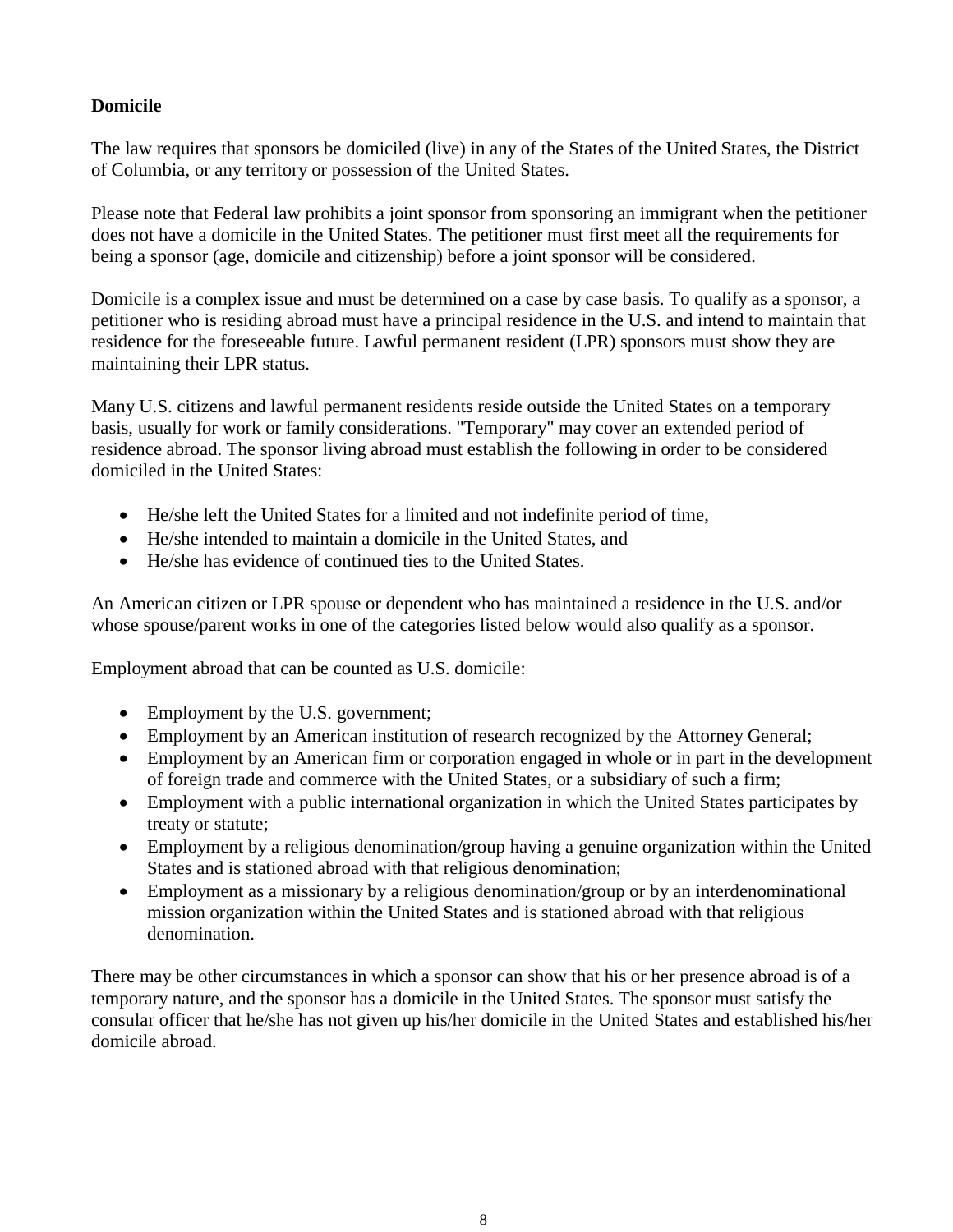### **How can a petitioner establish a domicile?**

When a sponsor has clearly not maintained a domicile in the United States, he/she will need to reestablish a U.S. domicile in order for immigration benefits on behalf of a family member. The sponsor may take a number of steps to demonstrate that the United States is his/her principal place of residence. Examples may include:

- Find a job in the United States;
- Locate a place to live in the United States;
- Register children in U.S. schools;
- Make arrangements to give up (relinquish) residence abroad;
- Other evidence of a U.S. residence.

Other evidence may include: a signed lease, utility bills, or evidence of medical treatment in the United States. Again, domicile is determined on a case-by-case basis, and different documents may be required for different individuals.

If the sponsor establishes U.S. domicile, it is not necessary for him/her to return to the United States before the sponsored family members. However, the sponsored immigrant may not enter the United States before the sponsor returns to the United States to live.

If the consular officer is not satisfied with the petitioner's proof of domicile, the petitioner may be required to return to the United States before his or her family can get a visa.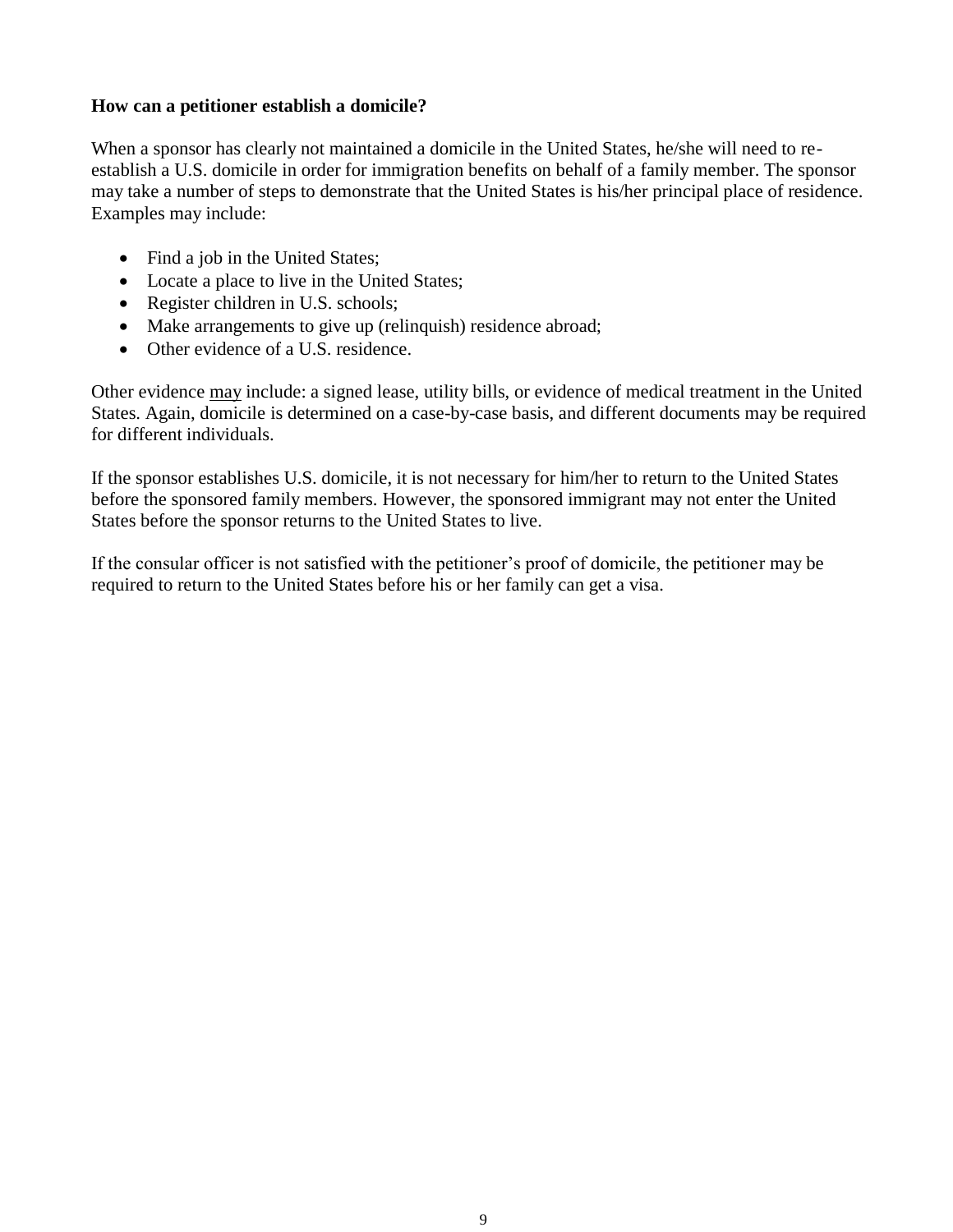## **POLICE CERTIFICATE**

Police certificates are required for each visa applicant aged 16 years or older. Generally, you must apply for these certificates directly from police authorities in the district in which you reside. You must submit a police certificate from the country in which you currently live (if you have lived there for more than six months). If you lived in a different country for more than 12 months after the age of 16, you must also submit a police certificate from that country. If you were arrested or convicted of a crime in a country, regardless of your age at the time the crime took place, or how long you resided in that country, you must submit a police certificate from that country. The police certificate must cover the entire period of the applicant's residence in that area, and state what the appropriate police authorities records show concerning each applicant, including all arrests, the reason for the arrest(s), and the disposition of each case in which there is a record.

Present and former residents of the United States should NOT obtain police certificates covering their residence in the U.S.

**Police certificates are required from Turkey.** Please contact the closest "Cumhuriyet Savcılığı" (Public Prosecutors Office) to obtain Turkish police certificates. Police Certificates from Turkey are known as "Arşiv Kayıtlı Adli Sicil Kaydı". IMPORTANT: *When requesting the police certificate (adli sicil kaydi), applicants must specifically request that both the current and archived records be shown on the document.*

**Police certificates are not required from Iran** or any country on the following list:

| <b>AFGHANISTAN</b>       | <b>IRAN</b>         | <b>SOMALIA</b>          |
|--------------------------|---------------------|-------------------------|
| <b>BANGLADESH</b>        | <b>LIBYA</b>        | <b>SUDAN</b>            |
| <b>BULGARIA</b>          | <b>MEXICO</b>       | <b>TAJIKISTAN</b>       |
| <b>CAMBODIA</b>          | <b>MONGOLIA</b>     | <b>TOGO</b>             |
| <b>CHAD</b>              | <b>NIKARAGUA</b>    | <b>TONGA</b>            |
| <b>EQUATORIAL GUINEA</b> | <b>SIERRA LEONE</b> | <b>UNITED STATES OF</b> |
| <b>HAITI</b>             |                     | <b>AMERICA</b>          |

**Police certificates from these countries are available only to persons physically present in the country who apply in person:**

| <b>ALBANIA</b>  | <b>GUATEMALA</b>  | <b>NAMIBIA</b>     |
|-----------------|-------------------|--------------------|
| <b>BARBADOS</b> | <b>INDIA</b>      | <b>PARAGUAY</b>    |
| <b>ECUADOR</b>  | <b>JORDAN</b>     | <b>RWANDA</b>      |
| <b>ERITREA</b>  | <b>KUWAIT</b>     | <b>UNITED ARAB</b> |
| <b>ETHIOPIA</b> | <b>MOZAMBIQUE</b> | <b>EMIRATES</b>    |
|                 |                   | <b>YEMEN</b>       |

**Police certificates from the following countries are available only through the United States Embassy or Consulate. Contact the American consular office if you currently are, or have been a resident of one of these countries:**

| <b>COSTA RICA</b> | <b>KOREA</b>       | <b>SRI LANKA</b> |
|-------------------|--------------------|------------------|
| <b>FIJJ</b>       | <b>NETHERLANDS</b> | TURKMENISTAN     |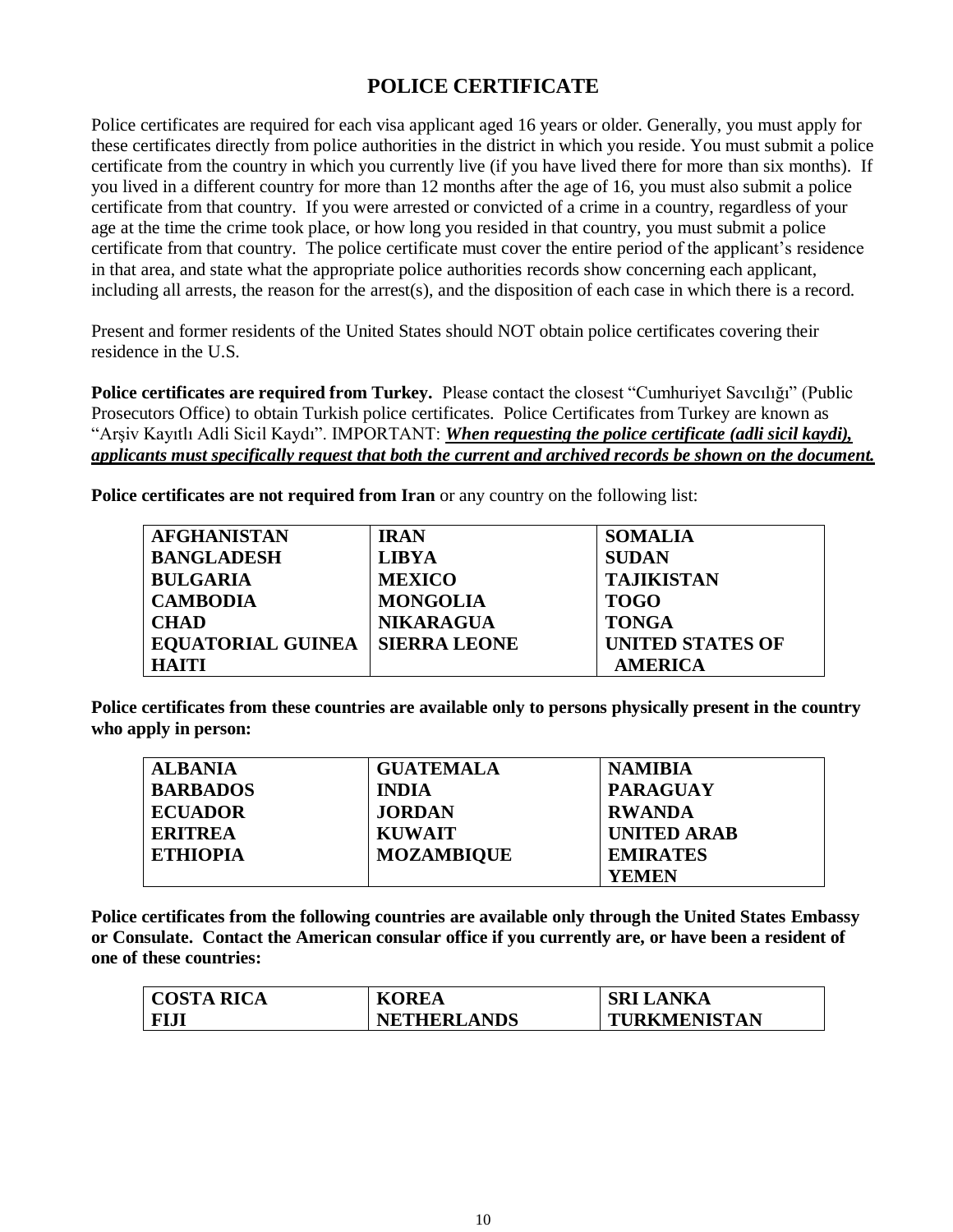#### **INSTRUCTIONS FOR MEDICAL EXAMINATION**

All intending immigrants are required to undergo a medical examination by one of the medical doctors on the following list. The physicians will provide the necessary medical examination forms. You must have your passport and two passport size photographs along with your case number with you in order to complete the medical exam. Make sure that your medical examination is completed BEFORE YOUR APPOINTMENT DATE and bring the results of the examination on your appointment date. We suggest that you make arrangements for your medical examination at least THREE or FOUR days prior to your appointment date. You do not need to bring your X-Ray to your visa interview. If you suffer from a chronic illness, have been treated for any disease or are under psychiatric care, doctors recommend you to present your medical file during examination.

**IMPORTANT NOTE:** Applicants ages two (2) years to fourteen (14) years of age (from 2nd birthday until reach 15th birthday) must undergo the medical examination at least four (4) work days prior to their scheduled appointment at the Consulate. Failure to do so may result in processing delays or rescheduling of initial appointment.

**MEDICAL EXAMINATION AND VACCINATION FEES:** Charges for the physical examination and other required tests are to be paid by the visa applicant. Fees are approximately as follows: blood test \$25.00; chest x-ray \$45.00; physician examination \$100.00. Vaccination fee varies from \$5.00 to \$200.00 depending on age and vaccines required.

| <b>Medical Doctors</b> | <b>Addresses &amp; Phone Numbers</b>     | <b>Working Hours</b>  |
|------------------------|------------------------------------------|-----------------------|
|                        |                                          |                       |
| Dr. Mehmet Ungan       | Atatürk Blv, 237/45, Kavaklidere, Ankara | Weekdays: 09:00-19:00 |
| Dr. Handan Ungan       | Office: $+90-312-427-6626$               | Weekends: 10:00-17:00 |
|                        | Cell: $+90-532-245-1388$                 |                       |
|                        |                                          |                       |

**Email:** [mungan@duzen.com.tr](mailto:mungan@duzen.com.tr) **For an appointment, please visit:** <http://www.doctorun.com/>

*The validity of your visa will be limited with the validity of your medical report. Medical reports classified as "Class B (TB)" are valid for 3 months from the date the doctor signed the report. All other medical reports classified as "No apparent decease or defect" are valid for 6 months after the doctor's signature date. If your case is subject to further administrative processing, or if the processing of your file is delayed due to missing documents, the medical report may expire before your visa is issued. In that case, you would be required to renew the examination and submit an updated medical report to our office before you receive your visa.* 

**VACCINATION REQUIREMENTS:** United States Immigration Law requires immigrant visa applicants to obtain certain vaccinations (listed below) prior to the issuance of an immigrant visa. Instructions and procedural guides direct panel physicians who conduct immigrant visa medical examinations to verify that applicants have met the vaccination requirement, or that it is medically inappropriate for the visa applicant to receive one or more of the listed vaccinations: *Mumps, Measles, Rubella, Polio, Tetanus and Diphtheria Toxoids, Pertussis, Influenza Type B (HIB), Hepatitis A, Hepatitis B, Varicella, Pneumococcal, Influenza, Rotavirus, Meningococcal.* 

In order to assist the panel physician, and to avoid delays in the processing of your visa, all immigrant visa applicants should have their vaccination records available for the panel physician's review at the time of the medical examination. Visa applicants should consult with their regular health care provider to obtain a copy of their immunization record, if available. If you do not have a vaccination record, the panel physician will work with you to determine which vaccinations you may need to meet the requirement. Certain waivers of the vaccination requirement are available upon the recommendation of the panel physician. Only a physician can determine which of the listed vaccinations are medically appropriate for you, given your age, medical history and current medical condition. Please note that immunization records as well as any other test results from Iran will not be accepted.